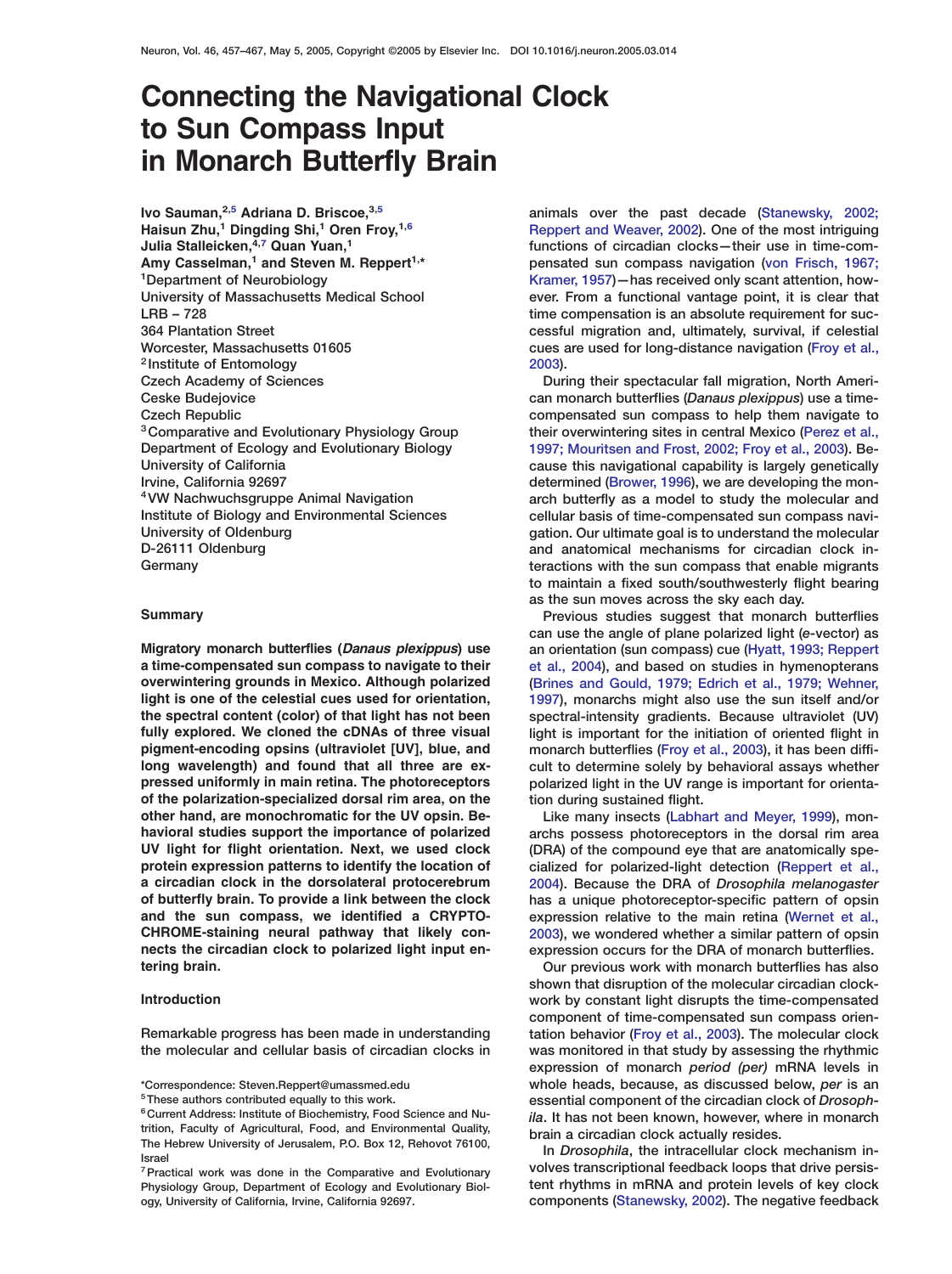loop involves the dynamic regulation of the *per* and Using monarch head cDNA, we cloned the full-length *timeless* (*tim*) genes. The resultant PER and TIM pro- cDNAs for three opsin genes, which, based on phylogeteins heterodimerize and translocate back into the nu- netic analyses, represent a UV opsin (*DpUVRh*, Gencleus where PER inhibits transcription. TIM appears to Bank AY605546), a blue opsin (*DpBlueRh*, AY605544), regulate PER protein stability and nuclear transport and and a long wavelength opsin (*DpLWRh*, AY605545) (see is also necessary for photic responses that reset (en- Figure S1 in the Supplemental Data available with this train) the circadian clock (see [Williams and Sehgal,](#page-10-0) article online**)**. The LW opsin likely has peak spectral [2001\)](#page-10-0). Cryptochrome (CRY) is colocalized with PER and sensitivity in the green (ca. 550 nm), based on study of TIM and is a blue-light photoreceptor involved in photic the visual pigment absorption spectrum maxima of the entrainment [\(Emery et al., 1998; Stanewsky et al., 1998;](#page-9-0) closely related Queen butterfly, *Danaus gilippus* [\(Briscoe](#page-9-0) [Emery et al., 2000](#page-9-0)). **Emery et al., 2000**. **[and Chittka, 2001](#page-9-0)**). The monarch opsin cDNA sequences

soned that the evaluation of clock protein expression the UV, blue, and LW (green) opsin mRNA transcripts in monarch butterfly brain (e.g., the expression patterns that have been localized to the photoreceptor cells of of PER, TIM, and CRY) could reveal the location of a the retina of *Vanessa cardui*, the only other butterfly of circadian clock involved in navigational activities. In- the family Nymphalidae so far examined [\(Briscoe et al.,](#page-9-0) deed, in another lepidopteran, the Chinese oak silk- [2003](#page-9-0)) (data not shown). moth *Antheraea pernyi*, PER and TIM are rhythmically The existence of only one LW opsin in these two expressed in brain in four large  $Ia_1$  neurons in each dor- nymphalid butterflies differs from the situation in butsolateral hemisphere that have been proposed to func-<br>terflies of the family Papilionidae, which generally have tion as circadian clock cells [\(Sauman and Reppert,](#page-10-0) several LW opsins expressed in retina [\(Briscoe, 2000](#page-9-0)) [1996\)](#page-10-0). Interestingly, PER and TIM are primarily cyto- (Figure S1). In fact, phylogenetic analysis of the opsin plasmic throughout the 24 hr day in the silkmoth neu- gene family indicates that two duplications of an anrons, whereas in *Drosophila* pacemaker neurons these cestral LW opsin gene occurred along the papilionid proteins undergo temporally regulated nuclear trans- lineage [\(Briscoe, 2001\)](#page-9-0). Importantly, the heterogeneous port that is critical for clock function [\(Stanewsky, 2002\)](#page-10-0). coexpression of filtering pigments with the LW opsin in

link between the circadian clock and the sun compass. sensitive receptors available for color vision (unpub-First, we determined the pattern of opsin expression in lished data). It is therefore likely that monarchs have the DRA photoreceptors of the monarch to identify the tetrachromatic vision based primarily on three opsins spectral content of polarized light that might be in- and a lateral filtering pigment (also see below). volved in flight orientation. We cloned three opsinencoding cDNAs and ascertained that all three are ex- **Uniform Pattern of Opsin Expression** pressed uniformly in the main retina. The DRA, on the **in the Main Retina** other hand, expresses only the UV opsin. We comple- The basic unit of the butterfly compound eye, the ommented these anatomical findings with behavioral matidium, contains nine photoreceptor cells (R1–R9) studies and found that polarized light in the UV range that express the light-sensitive visual (opsin) pigments

Next, we examined the expression profiles of PER, dom [\(Figure 1](#page-2-0)). The monarch photoreceptor cells are<br>TIM and CRY to identify the location of a circadian arranged in a semi-tiered fashion (Figure 1B) in which TIM and CRY to identify the location of a circadian arranged in a semi-tiered fashion [\(Figure 1B](#page-2-0)), in which<br>Clock in monarch butterfly brain. We found strong evi-<br>the cell bodies of the R1 and R2 cells are widest near clock in monarch butterfly brain. We found strong evi-<br>dence for a brain clock in the dorsolateral protocere-<br>the crystalline cone and then taper considerably as dence for a brain clock in the dorsolateral protocere-<br>brum. We found that a cryptochrome-containing neural they approach the basement membrane. The tiny R9 pathway may connect the circadian clock to polarized cell sits just above the basement membrane. To study light input entering the brain from the DRA of com-<br>
pound eve. Taken together, the results provide insights are we made digoxinenin-labeled antisense ribopound eye. Taken together, the results provide insights eye, we made digoxigenin-labeled antisense ribo-<br>into a "navigational clock" and its connection to a sun enrobes to the UTRs of the opsin cDNAs (to avoid cross into a "navigational clock" and its connection to a sun probes to the UTRs of the opsin cDNAs (to avoid cross-<br>compass in monarch butterfly brain.

Based on the wavelengths for peak sensitivity, rhodop- *DpBlueRh* mRNA expression (Figure S2). Examination sins expressed in the photoreceptors of the insect of monarch retina cross-sections, longitudinal sections, compound eye are classified as short wavelength (indi- and dissected ommatidia showed that *DpUVRh* mRNA cating a peak sensitivity of 300–400 nm), middle wave- expression in the main retina was restricted to the R1 length (400–500 nm) and long wavelength (LW, 500–600 and R2 photoreceptor cells [\(Figure 2A](#page-2-0)). A survey of 102 nm). Molecularly, these physiological classifications ommatidia of the lateral retina revealed that 17% correspond to three major clades of rhodopsin apo- showed *DpUVRh* mRNA expression in both R1 and R2, proteins (opsins): UV, blue, and LW. Our use of the term 54% showed expression in either R1 or R2, and 29% 'opsin' throughout this paper refers to opsins that are did not express *DpUVRh* mRNA. *DpBlueRh* expression homologous to those found in the photoreceptors of was also restricted to R1 and R2, which did not overlap the insect compound eye. with *DpUVRh* expression [\(Figure 2,](#page-2-0) compare [A] and

On the basis of the *Drosophila* clockwork, we rea- are highly homologous to the overlapping portions of

In the current report, we set out to provide a firm monarch retina expands effectively the number of LW-

is important for flight orientation.<br>Next, we examined the expression profiles of PER, dom (Figure 1) The monarch photoreceptor cells are they approach the basement membrane. The tiny R9 hybridization) and examined their pattern of hybridization on cryostat-sectioned tissue.

**Results and Discussion In situ hybridizations on semitangential sections and** In situ hybridizations on semitangential sections and longitudinal sections through the whole retina revealed **Opsin Sequences and Phylogeny a uniform dorsal-to ventral distribution of** *DpUVRh* **and**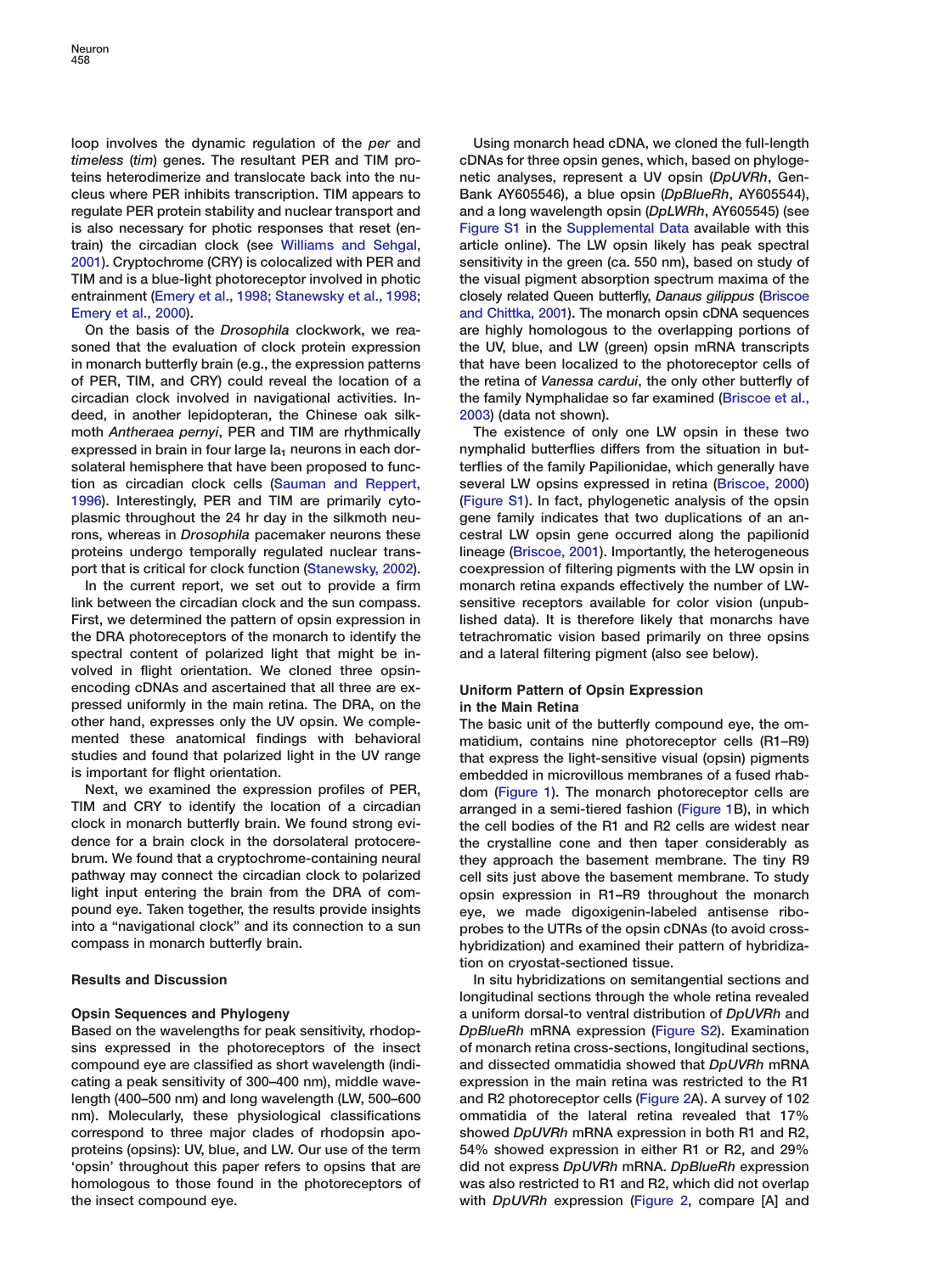

Figure 1. Anatomical Overview of the Compound Eye of the Monarch Butterfly

(A) Diagram of a longitudinal section through the compound eye. Black dots indicate the location of photoreceptor nuclei. R, retina; L, lamina; M, medulla.

(B) Schematic of a monarch ommatidium showing the R1–R9 photoreceptor cells in the main retina, as well as the presence of dark orange pupillary pigments (DO, black dots) that facilitate adaptation of the eye under different illuminant conditions. Heterogeneously expressed orange filtering pigments (O, gray line and circles) produce more than one spectral type of photoreceptor for long-wavelength light (unpublished data). Cross-hatched areas indicate the fused microvillous membranes of the rhabdomeres that dicate the fused microvillous membranes of the rhabdomeres that<br>
contain the visual pigment protein. C, cornea; CC, crystalline cone;<br>
n, nuclei.<br>
(C) DIC image of a tangential section of the retina showing the R1-<br>
(C) D

[B]). A survey of 102 ommatidia of the lateral retina revealed that 27% showed *DpBlueRh* mRNA expression in both R1 and R2, 52% showed expression in either ina: those expressing the UV and LW opsins, those ex-R1 or R2, and 21% did not express *DpBlueRh* mRNA pressing the blue and LW opsins, and those expressing [\(Figure 2B](#page-2-0)).These percentages suggest that the major- all three. The opsin expression patterns in monarch retity, if not all of the R1 and R2 cells in the main retina, ina are similar to those in *Vanessa*, the only difference express either *DpUVRh* or *DpBlueRh*. *DpLWRh* mRNA being the existence of a dorsoventral gradient in was expressed in photoreceptor cells R3 through R8 in *Vanessa*; that is, the dorsal retina mainly consists of UV all ommatidia of the main monarch retina, which was and LW opsin-expressing ommatidia [\(Briscoe et al.,](#page-9-0) apparent in cross-sections, longitudinal sections, and [2003](#page-9-0)). dissociated ommatidia [\(Figure 2C](#page-2-0), data not shown). The uniform dorsoventral distribution of UV and blue The *DpLWRh* mRNA transcript was also detected in the opsin expression in the main retina of monarch butterapical R9 photoreceptor in dissociated ommatidia (data flies suggests that if skylight spectral-intensity gradinot shown). ents are used in sun compass orientation, the gradients

<span id="page-2-0"></span>sin mRNAs in monarch main retina indicate nonoverlap- be confined to a particular region. ping opsin expression in each photoreceptor cell. Furthermore, the mutually exclusive expression of the UV **The Dorsal Rim Area Expresses Only the UV Opsin** and blue opsin mRNAs in R1 and R2 photoreceptors We next focused our studies of opsin expression on the gives rise to three types of ommatidia in the main ret- DRA, which has ommatidia with rhabdomeres that are



Figure 2. Opsin Expression in the Main Retina

(C) DIC image of a tangential section of the retina showing the H1-<br>R8 photoreceptor cells arranged in a radial fashion around the rhabdom.<br>
rhabdom.<br>
sections.

(C) Tangential section showing *DpLWRh* mRNA expressed in the R3–R8 photoreceptor cells in all ommatidia in the main retina.

Collectively, the expression patterns of the three op- would be sensed throughout the retina and would not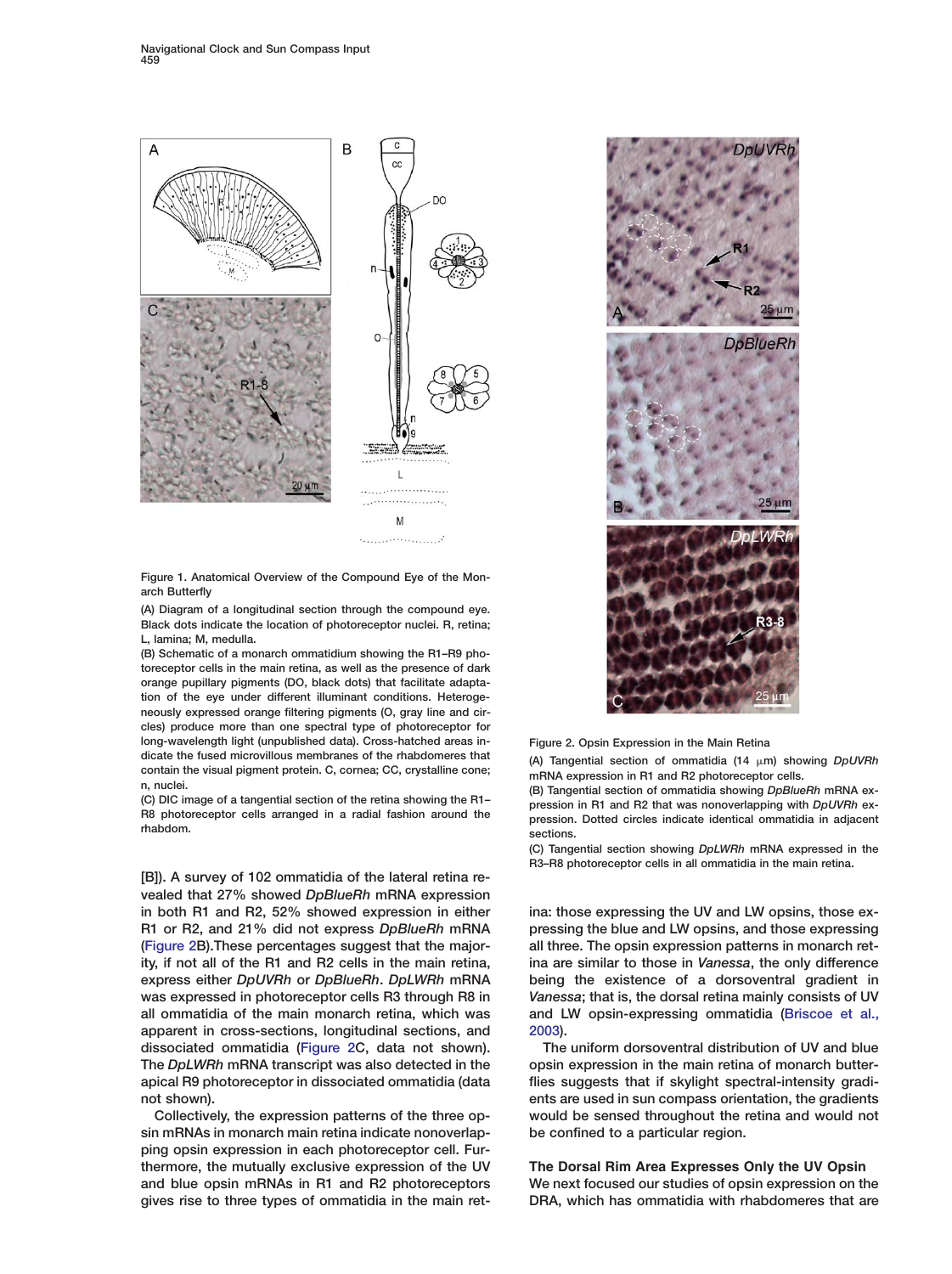

(A) Two to three rows of the ommatidia in the dorsal rim area (DRA) any other butterfly. express *DpUVRh* mRNA in R1–R8 photoreceptor cells, in contrast to adjacent ommatidia, which express the *DpUVRh* mRNA in only<br>the R1 and/or R2.<br>(B) Soction adjacent to (A) showing the complete absence of **Butterfly Orientation** 

(B) Section adjacent to (A), showing the complete absence of **Butterfly Orientation**<br>DaBlueBh opsin mRNA expression in the DRA ommatidia and ex- We then examined the importance of polarized light in *DpBlueRh* opsin mRNA expression in the DRA ommatidia and expression of the same transcript in R1 and R2 in adjacent retina. the UV range for monarch butterfly orientation by plac- (C) Section adjacent to (B), showing the complete absence of ing butterflies in a flight simulator outdoors and using a<br>DpLWRh opsin mRNA expression in the DRA ommatidia and ex-<br>prographend-band linear polarizing filter (H

we were unable to determine conclusively that *DpUVRn*<br>intervals of flight in the simulator. Each 5 min orienta-<br>*DpBlueRh* or *DpLWRh* mRNA was detected in the DRA tion pattern was plotted as a circular histogram, and ommatidia, though it is clearly present in the adjacent virtual flight paths were constructed. Four sequential<br>ommatidia of the main retina (Figures 3B and 3C). The flight records were examined (see Figures 4A–4D). The ommatidia of the main retina [\(Figures 3B](#page-3-0) and 3C). The flight records were examined (see [Figures 4A](#page-4-0)–4D): The DRA, as defined by these ommatidia expressing only DRA, as defined by these ommatidia expressing only first record recorded flight orientation before rotation of<br>the UV opsin, occurred within a distinct area 40 to 50 file polarizing filter, while the second recorded flight the UV opsin, occurred within a distinct area 40 to 50 the polarizing filter, while the second recorded flight af-<br>ommatidia in length and situated at the dorsal margin the r a 90° rotation of the polarizing filter to obta of the eye close to the antenna base. It is one to three "baseline" response to a 90° change in the polarization ommatidia in depth from the eye margin [\(Figure 3A](#page-3-0)) and axis. Between the second and third records, the UVincludes a total of approximately 100 ommatidia in interference filter was positioned above the butterflies each eye ( $n = 3$ ). **prior to a second 90° rotation in the polarizing filter,** 

<span id="page-3-0"></span>immunoreactivity with prominent staining of the rhab- (colored red). The fourth record recorded flight direction doms [\(Figure 3D](#page-3-0)). We noticed that the rhabdoms of after removal of the UV-interference filter, but with no these ommatidia are thicker in diameter and more in- further rotation of the polarizing filter.

tensely immunostained than the rhabdoms of ommatidia in the main retina adjacent to the DRA (data not shown). This reflects UV opsin staining throughout the entire rhabdom because of UV opsin expression from all R1–R8 photoreceptor cells, compared to ommatidia in the rest of the retina in which the UV opsin is either not expressed (no immunofluorescence) or is expressed in only R1 and/or R2 photoreceptor cells (limited rhabdom staining). These variations in UV opsin staining in rhabdoms in main retina mirror our finding of UV opsin mRNA expression in ommatidia in main retina [\(Figure 2](#page-2-0)A). Because the rhabdoms of butterfly eyes are fused, it is difficult to distinguish by visual inspection of the pattern of rhabdom immunostaining those ommatidia with one versus two UV opsin-expressing cells.

Our assessment of opsin expression in the anatomically specialized DRA of monarch butterflies, which has previously been shown to contain orthogonally oriented microvilli [\(Reppert et al., 2004\)](#page-10-0), indicates that all eight photoreceptor cells per ommatidium express only the UV opsin. Monochromatic receptors are required for efficient perception of polarized light in order to avoid interference with color information [\(Labhart and Meyer,](#page-10-0) Figure 3. Opsin Expression in the Dorsal Rim Area [2002](#page-10-0)). DRA opsin expression has not been reported in

DpLWRh opsin mRNA expression in the DRA ommatidia and ex-<br>pression in R3–R8 in adjacent retina.<br>(D) Localization of the UV opsin protein in DRA by immunocyto-<br>chemistry. [2004](#page-10-0)). The butterflies were positioned below the pol izing filter so that the angle of skylight vision through the filter was restricted to 80° and the sun was not di-specialized for polarized-light detection [\(Reppert et al.,](#page-10-0)<br> [2004\)](#page-10-0), to determine what spectral type of photorecep-<br>
interference filter) to cover the top of light than smission below 397 mm (UV-<br>
tor might be most importan

ter a 90° rotation of the polarizing filter to obtain a The DRA ommatidia also showed strong UV opsin and flight orientation was recorded for the third record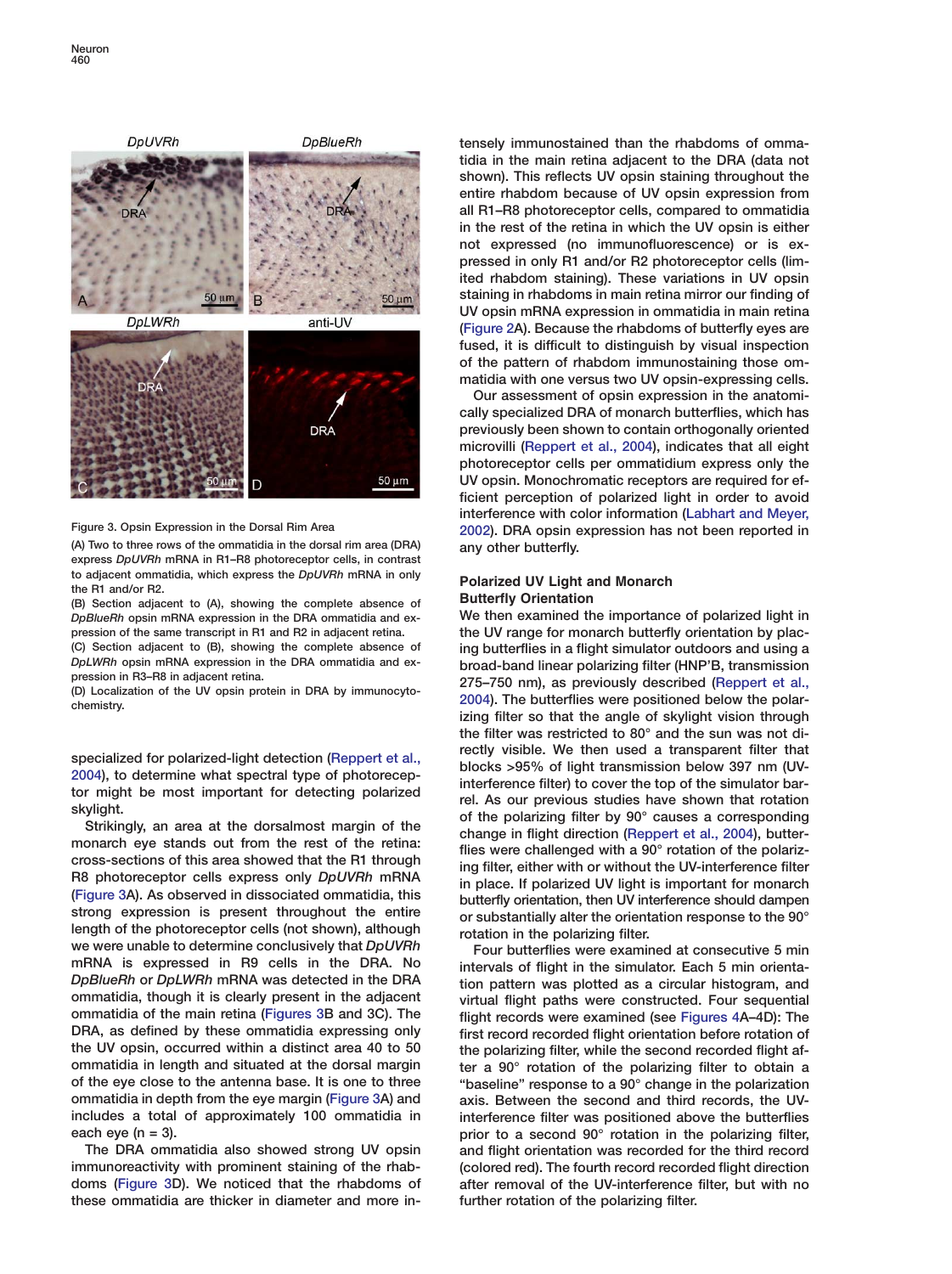

histograms in a column for each butterfly. All the butterflies started<br>
flight in the simulator with the polarizing filter plane placed parallel<br>
to the dominant skylight polarization axis viewed at the zenith. The<br>
polari cord of the top three records (curved arrows). Flight records in the cloudy conditions (while blue receptors are best at presence of a UV-interference filter are colored red. The UV-inter- dawn and dusk) [\(Barta and Horvath 2004](#page-9-0)), which is ference filter was removed between the third and fourth record of consistent with monarchs' completely diurnal flight be-<br>each butterfly. Each circular histogram is a flight record of 5-7 min each butterfly. Each circular histogram is a flight record of 5–7 min<br>with sampling at 200 ms intervals. For each circular histogram, a<br>calculated virtual flight path is depicted in the square to the right. [1996](#page-9-0)). We constructed virtual flight paths by starting in the center of the square and plotting each direction interval consecutively as one **PER Staining Reveals Location of a Circadian** unit length [\(Mouritsen and Frost, 2002\)](#page-9-0). 0° is North. **Clock in Monarch Brain**

<span id="page-4-0"></span>rotation of the polarizing filter was 77.3°  $\pm$  3.8° (mean  $\pm$  address this question, we sought to identify the loca-SEM,  $n = 4$ ) [\(Figures 4A](#page-4-0)–4D, two upper records). When tion of a circadian clock in monarch brain that might be the polarizing filter was rotated 90° again while UV- involved in navigational activities. This was approached interference filter was applied, the orientation response by using PER immunocytochemistry to identify putative was substantially altered [\(Figures 4A](#page-4-0)–4D, red high- circadian clock cells. Two anti-PER antibodies (57/10w lighted records). Three of the butterflies exposed to the and 58/10w; [Sauman and Reppert, 1996\)](#page-10-0) were exam-UV-interference filter showed at least a 70% decrease ined that gave identical staining patterns in monarch in directional flight (decreased length of the virtual flight butterfly brain. The 58/10w antibody was used because paths in [Figures 4A](#page-4-0)–4C, red flight paths) compared to of decreased background staining. There was consis-

flight orientation without the UV-interference filter (virtual flight path lengths in the records above and below the red records). Video monitoring showed that this decrease was due to near-continuous circling behavior by the butterflies that was a mixture of flight and struggling without flight (Movie S1). This behavior produced the increase in nondirectional baseline activity seen in the circular histograms [\(Figures 4A](#page-4-0)–4C, red records) and contrasts with the continuous flight and intermittent circling observed when the UV-interference filter was not in place. It is noteworthy that the butterfly in [Figure 4](#page-4-0)C manifested clear, within-record bimodal flight patterns, but with a dominant unimodal direction, without UV interference [\(Figure 4C](#page-4-0), top, second, and fourth records), which is a behavioral response to a linear polarization axis [\(von Frisch, 1967; Waterman, 1981; Wehner, 2001\)](#page-10-0). The fourth butterfly also manifested an altered orientation pattern in the face of UV interference (see red flight path of [Figure 4D](#page-4-0)). This individual initially maintained the same flight direction as that before UV interference, but by the end of the UV-interference flight period, the butterfly had altered its orientation substantially. For all four butterflies, removal of the UV-interference filter, with no further change in the plane of the polarizing filter, resulted in sustained directional flight that shifted in orientation relative to the flight direction before UV interference (compare change in flight paths between the second and the lower records of [Figures 4A](#page-4-0)–4D), consistent with the orientation position of the polarizing filter (mean response of  $109^\circ \pm 7.4^\circ$ , n = 4). Examination of the orientation positions for three of these butterflies when exposed to the UV-interference filter without altering the position of the polarizing filter indicated that exposure to the UV-interference filter itself does not cause large changes in orientation position (Figure S3).

Our behavioral data show that UV interference severely blunts or alters orientation responses to a change Figure 4. The Importance of Polarized UV Light for Flight Orien- in the plane of skylight polarization. Taken together with tation the anatomical data, we propose that polarized light in (A–D) Sequential records of flight orientation are shown as circular the UV range, sensed through specialized DRA photo-<br>histograms in a column for each butterfly. All the butterflies started recorders is important for fli

How is information from DRA-derived polarized light input influenced by a circadian clock to produce time-The baseline change in orientation induced by a 90° compensated sun compass orientation? To begin to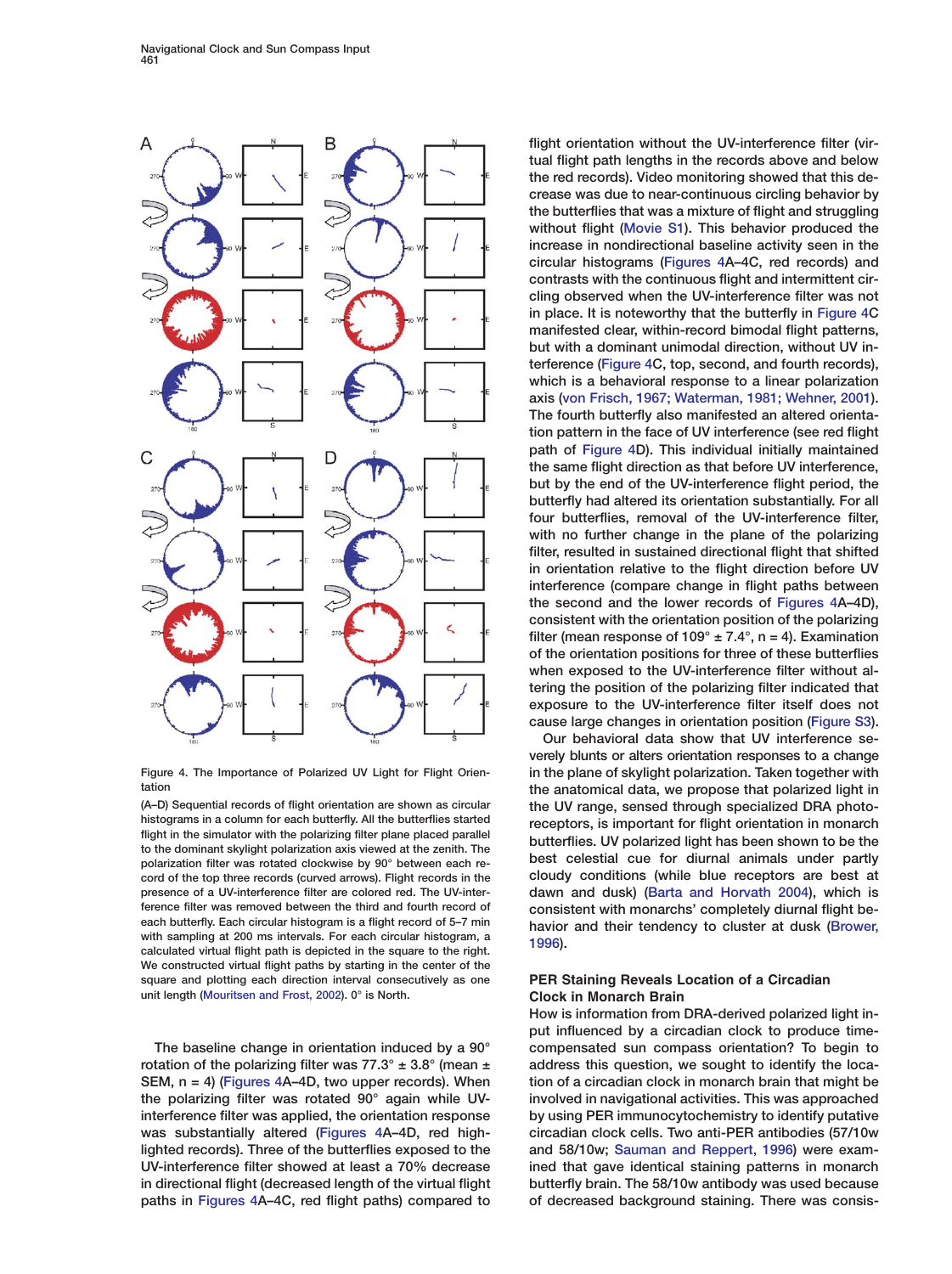

Figure 5. PER Immunoreactivity in Adult Monarch Brain

(A) Schematic diagram of a frontal section illustrating the topography of PER-immunoreactive cells. LA, lamina; ME, medulla; LO, lobula; PL, pars lateralis; PI, pars intercerebralis; SOG, suboesophageal ganglion; RE, retina.

(B and C) PER staining in a group of large neurosecretory cells in PI at ZT 6 (B) and ZT 18 (C).

(D and E) Daily oscillation of PER immunoreactivity in two cells in PL at ZT 6 (D) and ZT 18 (E)

(F) A group of small PER-positive cells at the base of the OL at ZT 18.

(G) PER immunoreactive cells in corpus cardiacum (CC) at ZT 6.

(H) PER-positive cells and axonal projections (arrows) in PI in constant darkness (DD) at CT9.

(I) Decrease of PER staining intensity in the cells of PI in constant light (LL) at CT21.

(J) Semiquantitative assessment of PER immunostaining in PI or PL in LD, the second day in DD, and the second day in LL. Each value is the sum of cell intensity scores from three animals.

tent PER staining in a group of 8 to 12 large neurosecre- constant darkness (DD), and constant light (LL). The tory cells in the pars intercerebralis (PI) that was re- daily oscillation in PER staining in the PI was broad in duced during the day (compare [Figures 5B](#page-5-0) and 5C) and LD and did not persist in DD. In LL, there was an overall in constant light (compare [Figures 5H](#page-5-0) and 5I). These decrease in PER staining and no clear daily oscillation. cells had stained axonal projections that projected lat- In the PL, on the other hand, PER staining exhibited a erally and ventrally [\(Figures 5A](#page-5-0) and 5H). There was also robust 24 hr rhythm in LD, with peak staining at ZT 15. PER staining in two cells in the dorsolateral protocere-<br>The rhythm in PER staining persisted in DD with a brum (pars lateralis, PL) of each hemisphere whose ap- phase similar to that in LD, but the staining was elimipearance was dependent on the phase of the 12 hr nated at most times in LL. light:12 hr dark (LD) cycle examined; the stained cells The robust diurnal and circadian oscillation of PER were apparent at night (e.g., zeitgeber time [ZT] 18; [Fig-](#page-5-0) staining in PL strongly suggests that a major circadian [ure 5E](#page-5-0)), but were not detectable during the day (e.g., clock resides in these cells. We thus examined the ex-ZT 6; [Figure 5D](#page-5-0)). Double-labeling experiments with pression of TIM staining in monarch brain by immunoboth the anti-PER antibody and a monarch *per* cRNA cytochemistry, as TIM should be coexpressed with PER probe demonstrated the colocalization of *per* transcript in clock cells, on the basis of studies of *Drosophila* and and protein in the same cells in both the PI and PL (data *A. pernyi*. TIM-like immunoreactivity was detected in not shown). There was also PER staining in a group of the cytoplasm of cells in the PI and in two cells in the small cells at the base of the optic lobe [\(Figure 5F](#page-5-0)) and PL of monarch brain, similar to the location of PERin cells in the corpora cardiaca [\(Figure 5G](#page-5-0)); in the optic positive cells (Figure S4). The modest intensity of TIMlobe the staining was variable, independent of the light-<br>like immunoreactivity in monarch brain together with ing conditions. In all cases, cellular staining was cyto- high background levels, however, precluded definitive plasmic. There was no detectable PER staining in the colocalization studies of PER/TIM staining and any ascompound eye, in contrast to the situation in both *Dro-* sessment of oscillation in TIM staining in monarch *sophila* and *A. pernyi* [\(Stanewsky, 2002; Sauman and](#page-10-0) brain. [Reppert, 1996](#page-10-0)). The conspicuous lack of detectable retinal PER staining argues against the existence of circa- **CRY Staining in Monarch Brain** dian clocks in monarch photoreceptor cells. The same In *Drosophila* brain, all CRY-expressing cells also con-PER staining pattern in brain was seen in both summer tain PER [\(Klarsfeld et al., 2004\)](#page-9-0). In addition, CRY is a

<span id="page-5-0"></span>PL over the LD cycle, we quantified PER staining in be colocalized in putative clock cells in monarch brain. those regions at 3 hr intervals over a 24 hr period in LD, We cloned the cDNA encoding monarch CRY (GenBank

and migratory butterflies. critical circadian photoreceptor in the fly [\(Emery et al.,](#page-9-0) Because of the variation in PER staining in the PI and [2000](#page-9-0)). We therefore reasoned that PER and CRY should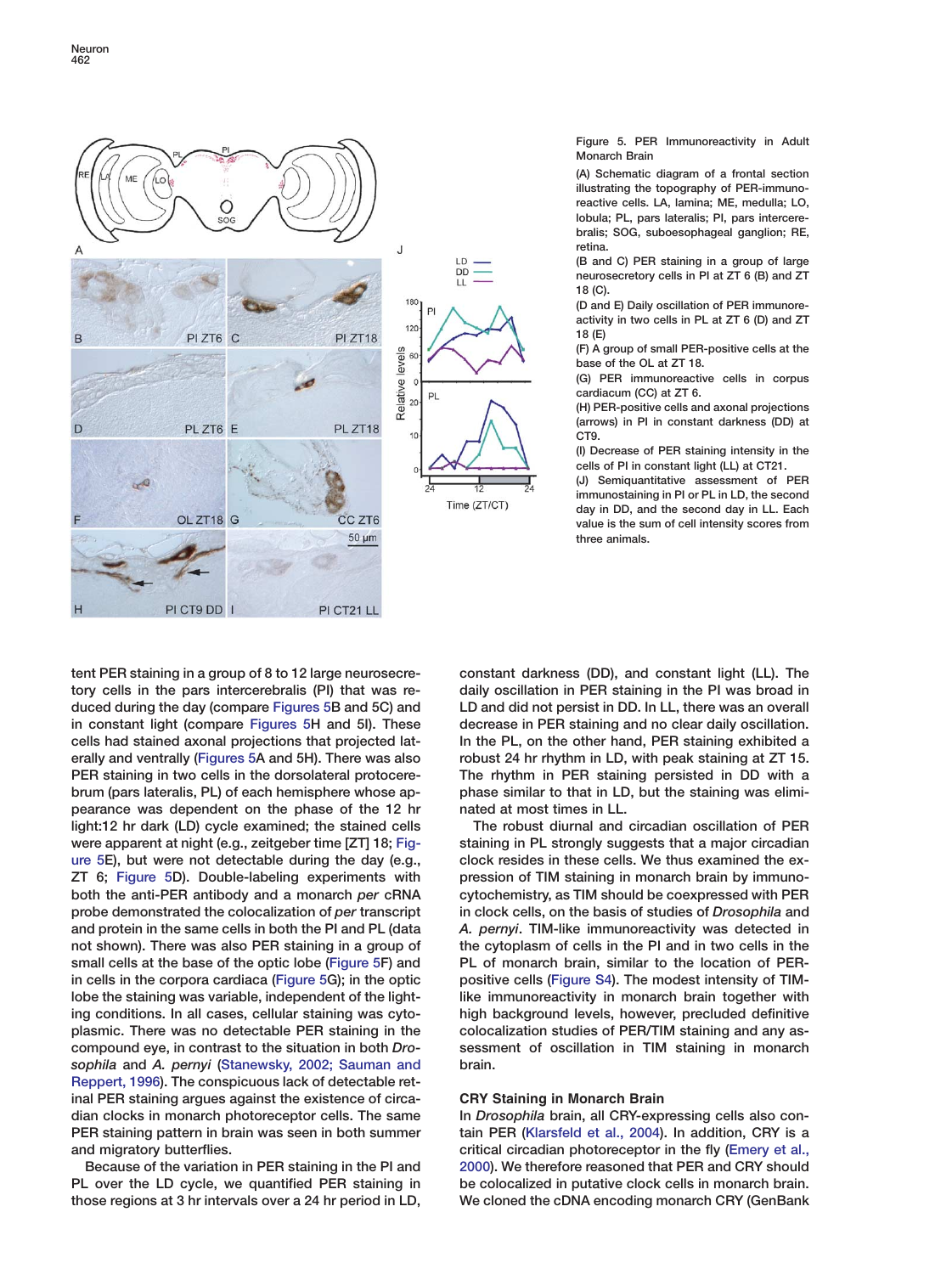

(C) CRY immunoreactivity in two cells in dorsolateral protocere-

(G) in the two cells in PL.

(H) A prominent group of small CRY-positive neurons in the dorsal **CRY Staining Reveals a Fiber Pathway** region of the optic lobe (OL), forming a glomerular-like body of axo- **from the Circadian Clock to the Optic Lobe**

<span id="page-6-0"></span>neurosecretory cells in PI [\(Figure 6B](#page-6-0)); the intensity of CRY-positive cells formed a glomerular-like arborization staining did not vary with the lighting conditions (exam- laterally from the cell bodies [\(Figures 6H and 7C](#page-6-0)). Addiined in LD, DD, and LL; data not shown). The CRY stain- tional CRY-positive fibers emanated from this glomeruing in PI appeared to be in the same location as cells lal structure and projected dorsolaterally along the surstaining for both PER and TIM immunoreactivity in PI. face of the medulla [\(Figure 7C](#page-7-0)). Finally, the fibers There was also CRY staining in two cells in the PL of entered a posterior dorsal region of the medulla (sec-

each hemisphere, the appearance of which was also independent of the lighting conditions [\(Figure 6C](#page-6-0); data not shown). Moreover, double-labeling experiments with both the anti-CRY antibody and a monarch *cry* cRNA probe demonstrated the colocalization of the *cry* transcript and protein in the same cells in PL (data not shown). Importantly, double-labeling immunofluorescence revealed the colocalization of CRY and PER staining in the two cells in each PL [\(Figures 6](#page-6-0)D and 6E), as would be expected if these cells are indeed circadian clock cells in monarch butterfly brain.

The neuropeptide corazonin (COR), which appears to be involved in the initiation of ecdysis behavior [\(Kim et](#page-9-0) [al., 2004\)](#page-9-0), is co-expressed in the eight PER-positive cells in silkmoth brain previously proposed to function as circadian clock cells [\(Sauman and Reppert, 1996;](#page-10-0) [Sauman and Hashimi, 1999; Qi-Miao et al., 2003;](#page-10-0) I. Sauman, unpublished data). PER-positive cells in the PL of the hawkmoth *Manduca sexta* that are homologous to the PER-positive cells in the silkmoth PL have been mapped as COR-expressing type- $Ia_1$  neurosecretory cells [\(Wise et al., 2002\)](#page-10-0). Thus, COR is a marker of lepidopteran  $Ia_1$  neurosecretory cells that should label homologous neurons in monarch brain. Indeed, CORimmunoreactivity was expressed in four cells in each PL of butterfly brain (data not shown) and was colocalized in the two CRY/PER-positive cells in each PL [\(Fig](#page-6-0)[ures 6](#page-6-0)F and 6G). This finding provides further evidence that these CRY/PER-positive cells in monarch brain are bona fide circadian clock neurons.

In addition to those in the PI and PL, there was a prominent group of small CRY-positive cells in the dorsal region of the optic lobe that formed a glomerular-Figure 6. CRY Immunoreactive Cells and their Axonal Projections like body with axonal projections [\(Figures 6H](#page-6-0) and 6I). The Montatch Brain<br>
(A) Schematic representation of CRY-positive neurons and their<br>
(A) Schematic representation of CRY-positive neurons and their<br>
(B) CRY staining in a restricted group of neurosecretory cells in antibody pars intercerebralis (PI).<br>
(C) CRY immunoreactivity in two cells in dorsolateral protocere-<br>
in the same cells in dorsal optic lobe (Figures 6H and brum (PL).<br>(D and E) Double-labeling immunofluorescence of CRY (D) and PER in the monarch eye. Similar CRY staining natterns were (D and E) Double-labeling immunofluorescence of CRY (D) and PER in the monarch eye. Similar CRY staining patterns were<br>(E) in the same cell (arrow) in PL.<br>(F and G) Double-labeling immunofluorescence of CRY (F) and COR see

nal projections (arrow).<br>(I) Brain section in (H) stained for the presence of cry mRNA de-<br>the monarch brain (Figure 7) and as discussed below (i) Brain section in (H) stained for the presence of cry mRNA de-<br>monstrates the colocalization of cry transcript and protein in the same cells. Note the absence of cry mRNA signal in the axonal a CRY-containing pathway w projections forming the glomerular-like structure (arrow). provide a vital link between the circadian clock in PL and axons originating from polarization-sensitive photoreceptors in the DRA. We identified CRY-positive AAC83828; Figure S5) so that we could generate mon- fibers in the dorsolateral protocerebrum that were in arch-specific anti-CRY antibodies (Figure S6). Then, direct contact with the two CRY-positive cells in PL using immunocytochemistry we examined the anatomi- [\(Figures 7A](#page-7-0) and 7B). This fiber pathway projected medical distribution of monarch CRY expression and its rela- ally toward the PI and the protocerebral bridge and lattionship to PER-positive cells. erally toward the CRY-positive group of cells in the op-There was consistent CRY staining in a group of large tic lobe. Fine projections from this optic lobe group of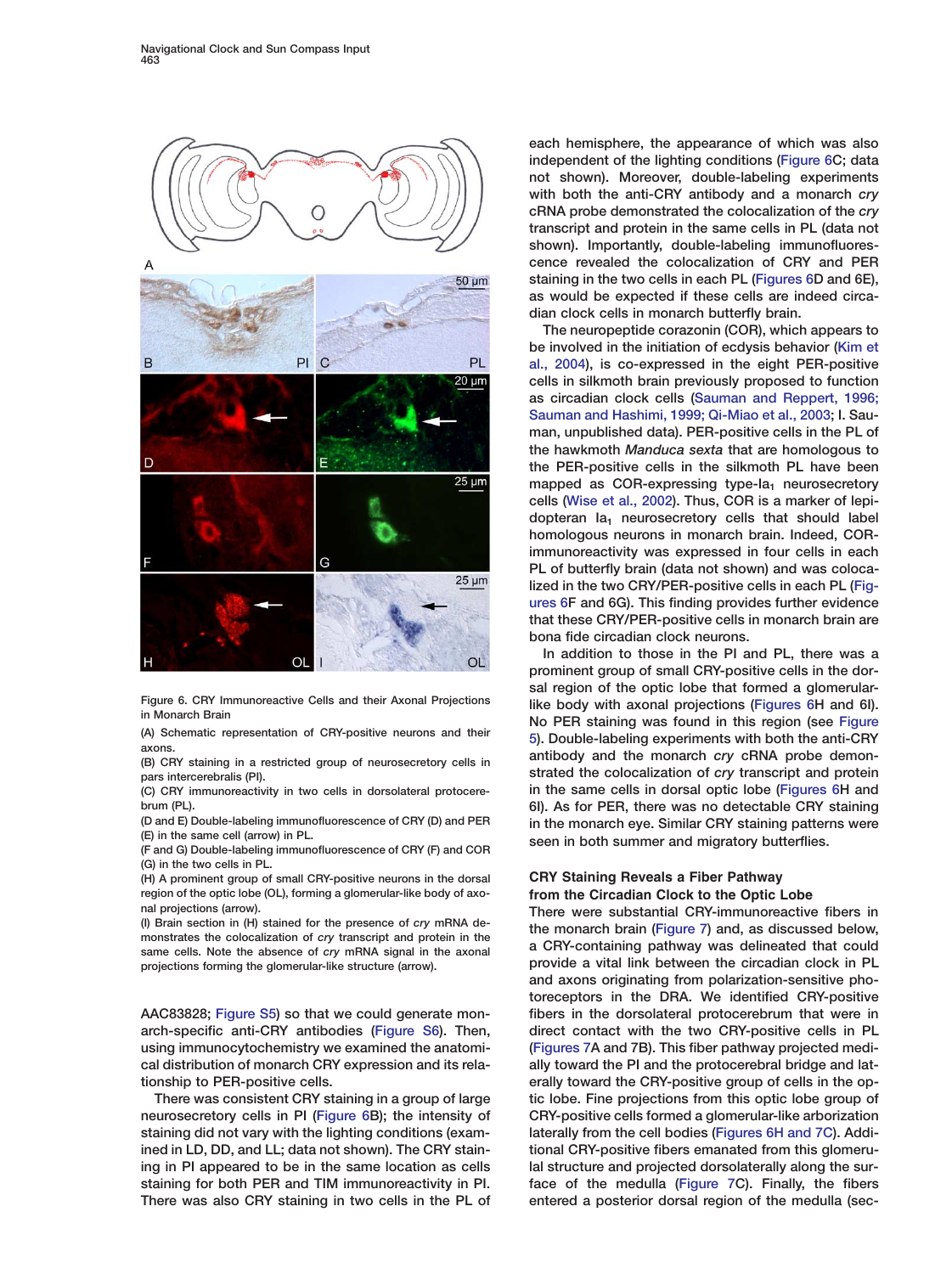



(A) Schematic diagram depicting the topography of CRY immuno- tors [\(Figures 8](#page-7-0)A and 8B) projected proximally through reactivity in the monarch brain.

dorsolateral protocerebrum (PL). tions then passed through a cell body layer (rind) be-

arborization in a single stratum of posterior dorsolateral fluorescent fibers from the optic lobe CRY-positive cells medulla [\(Figure 7](#page-7-0)D). terminated [\(Figures 7C and 8E\)](#page-7-0). Due to an incompatibil-

in flies [\(Hardie, 1984; Fortini and Rubin, 1991\)](#page-9-0), we ex- section. amined the relationship between the CRY-positive fi- The anatomical data provide compelling evidence of bers and photoreceptor axons. This was evaluated by a CRY-containing pathway that could communicate cirmicro-injecting monarch DRA photoreceptor cells with cadian information from the circadian clock neurons in

<span id="page-7-0"></span>rim photoreceptors terminated in the posterior dorso- not been described in any other insect, and it may be lateral medulla of both summer and migratory butter- a hallmark feature of butterflies that use a time-comflies. Although this was a consistent finding  $($  in  $>40$  pensated sun compass. injected animals), it was not seen following similar injection in the photoreceptor cells of more ventral or lat- **Conclusions** eral ommatidia, which mostly terminated in the lamina The collective results provide strong evidence that a (first-order neuropil). The injected dorsal rim photorecep- circadian clock important for monarch butterfly naviga-





Figure 8. Dorsal Rim Axonal Projections and their Relationship to CRY-Positive Fibers

(A) Schematic illustration of the injected photoreceptor cell in the dorsal rim and its axonal projection into the dorsolateral medulla. RE, retina; LA, lamina; ME, medulla; LO, lobula.

(B) Injected dorsal rim area photoreceptor cell filled with fluorescent dye.

(C) Axonal projection from the injected photoreceptor cell entering the dorsolateral medulla (the second optic ganglion).

(D) Fine axonal arborization (varicose terminals) of the photoreceptor cell in the dorsolateral medulla.

(E) Fine axonal arborization of CRY-positive fibers in the dorsolateral medulla.

the dorsal region of the lamina. The dye-labeled projec- (B) Two CRY immunofluorescent cells and CRY-positive fibers in (C) A glomerular-like arborization of CRY-positive cells in the optic tween the first- and second-order neuropils relatively<br>lobe (OL) and axons projecting toward the dorsolateral medulla. Close to the dorsal surface of th lobe (OL) and axons projecting toward the dorsolateral medulla.<br>(D) A fine arborization of CRY immunofluorescent fibers in the dor-<br>solateral medulla (ME).<br>nated in a single layer (stratum) of the posterior dorso-<br>nated in lateral medulla [\(Figures 8C](#page-7-0) and 8D). This represents the ond-order neuropil) and terminated as a fine varicose identical region of medulla in which the CRY-immuno-Because the CRY-immunofluorescent fibers in the ity of tissue processing for the two methods (dye injecdorsolateral medulla are in the same location where ax- tions and CRY immunofluorescence), we were not able ons from dorsal rim UV-expressing photoreceptors to directly assess the likely colocalization of the CRY would be expected to project, on the basis of studies and photoreceptor cell terminals on the same brain

fluorescent neuronal tracing dye. **PL to axons arising from polarization photoreceptors in** We were able to show that the axons of these dorsal the dorsal rim region of monarch eye. This pathway has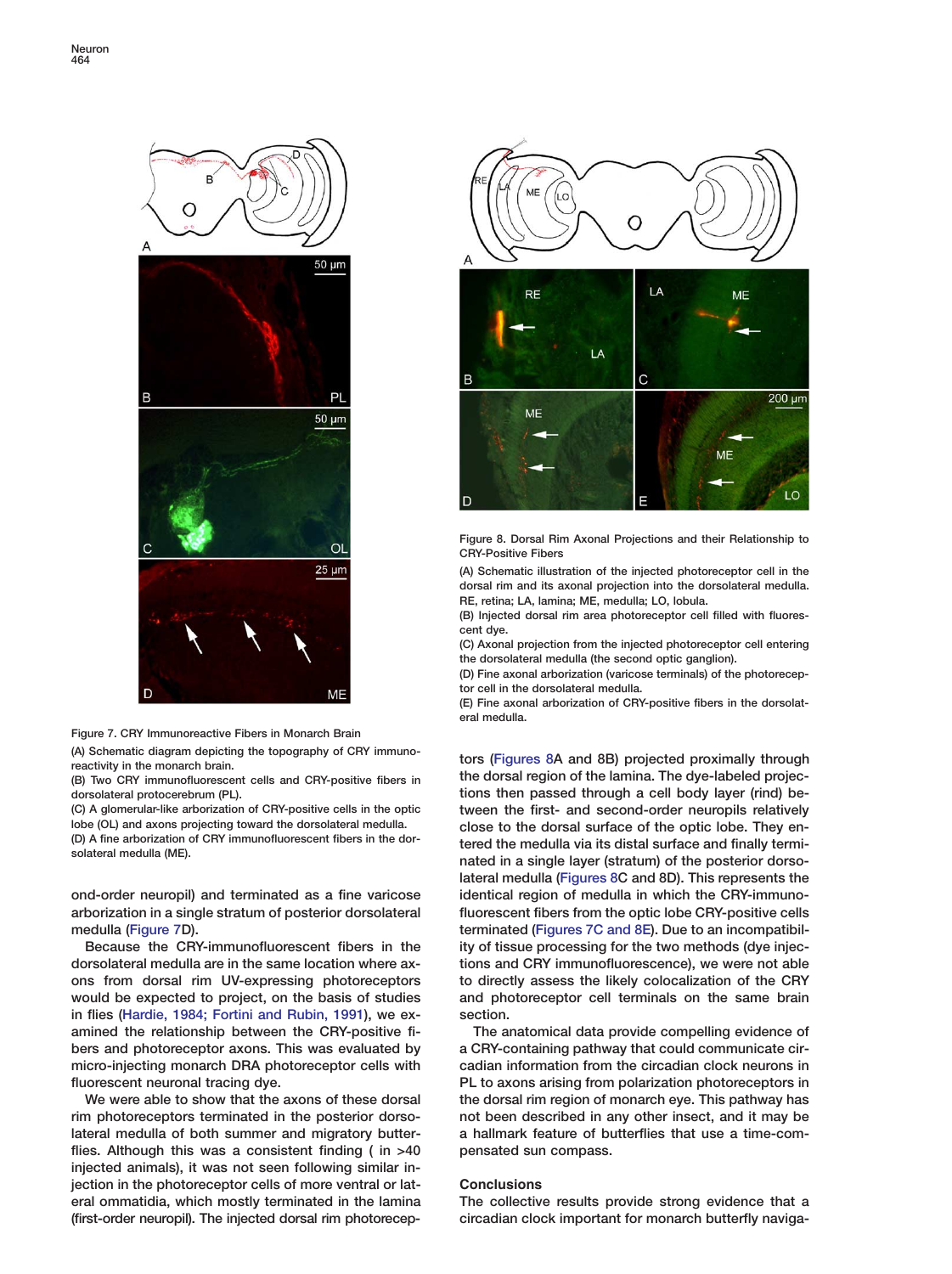of monarch brain. The PER-positive cells in PI also ap-<br>pear to express TIM and CRY. It is thus possible that<br>these cells contribute to the overall clock-regulated<br>these cells contribute to the overall clock-regulated<br>quen functions in monarch butterfly brain. In fact, studies in cal School. Sequence analysis was facilitated by software from *Drosophila* have recently shown that the circadian net- the Genetics Computing Group (GCG) and the National Center for work that controls locomotor behavior involves the Biotechnology Information website [\(http://www.ncbi.nlm.nih.gov/](http://www.ncbi.nlm.nih.gov/BLAST/)<br>activities of at least two distinct groups of circadian BLAST/). activities of at least two distinct groups of circadian neurons [\(Stoleru et al., 2004; Grima et al., 2004\)](#page-10-0). The lack of nuclear staining for PER and TIM seen in mon-<br>arch brain has been found in most of the nondipteran<br>insects that have been examined [\(Sauman and](#page-10-0) paralogous opsin genes from Danaus plexippus, we searched the<br>only curr [Reppert, 1996; Zavodska et al., 2003\)](#page-10-0), emphasizing the *byx mori* 3X [\(Mita et al., 2004\)](#page-10-0) and 6X [\(Xia et al., 2004\)](#page-10-0) assemblies need for more extensive analysis [\(Rosato and Kyria-](#page-10-0) in GenBank using the tBlastx search tool and whole genome se[cou, 2001\)](#page-10-0). quence (wgs) setting. Full-length opsin cDNAs were downloaded,

CRY-positive fiber pathway from the clock neurons in<br>
PL to the optic medulla in the same location where the<br>
axons from dorsal rim photoreceptors terminate. This<br>
pathway may provide a critical link between the circa-<br>
a dian clock and sun compass input into brain. Electro-<br>tion of gaps was implemented in MEGA 3.0 [\(Kumar et al., 2004\)](#page-10-0). physiological studies of polarization-sensitive retinulae Bootstrap analysis was performed using 500 replications. in dorsal rim ommatidia in eye and of polarization-sensitive neurons in the optic lobe in brain should clarify **Antibody Production**<br>whether the CBY-containing pathway provides the rele. For generating monarch CRY antibodies, purified protein containwhether the CRY-containing pathway provides the rele-<br>
For generating monarch CRY antibodies, purified protein contain-<br>
ing the C-terminal 113 amino acids of monarch CRY was used as vant time-compensated information [\(Labhart and Meyer,](#page-10-0)<br>[2002\)](#page-10-0). It is also possible that there are multiple path-<br>way sthat connect the circadian clock to different as-<br>pecRY-1-R and DpCRY-1-GP ("R", raised in rats; "GP", rai compass itself (which may reside in the central com- used for either immunocytochemistry or for probing Western blots plex; see [Labhart and Meyer, 2002](#page-10-0)) and/or at the inter-<br>face hetween the sun compass and the motor system viously (Lee et al., 2001). The V-5 antibody used for Western blots

may also have an important function. The decreasing<br>length of the day in the fall appears to be an important<br>determinant for stimulating migratory behavior in but-<br>stat-sectioned (14–16  $\mu$ m slices). Prior to antibody in terflies [\(Goehring and Oberhauser, 2002\)](#page-9-0). A defining sections were washed in 100% cold acetone for 5 min, then characteristic of the migratory state is adult repro- washed for 30 min in 1× PBS, and finally washed for 5 min in 1× ductive diapause [\(Brower, 1996\)](#page-9-0), which contributes to PBS/0.5% SDS. Dissected brain-suboesophageal ganglion com-<br>an increased longevity necessary for survival at the plexes of adult monarchs were immediately processed for an increased longevity necessary for survival at the plexes of adult monarchs were immediately processed for immuno-<br>overwintering grounds. Adult diapause is secondary to<br>a deficiency in juvenile hormone (see Herman and Ta insulin-like peptides originating from neurosecretory The antibodies used for immunocytochemistry included: rabbit cells in the PI. Therefore, a CRY-containing fiber path- anti-*PglRh5* (UV), (1:200; [Briscoe and Nagy, 1999; Lampel et al.,](#page-9-0) way from the clock cells in the PL to the PI may play a [2005\)](#page-9-0); rabbit anti-*A. pernyi* PER (57/10w at 1:500 and 58/10w at vital role in providing photoperiodic information to the 1:500; [Sauman and Reppert, 1996\)](#page-10-0); rabbit anti-CORAZONIN (from

by the absence of mature oocytes). All butterflies were housed in the laboratory with controlled temperature (21°C for summer but-<br>terflies and 18°C for migrants), humidity (70%), and lighting, The Fragments of monarch DpUVRh, DpBlueRh, DpLWRh, and per and terflies and 18°C for migrants), humidity (70%), and lighting. The

cDNA fragments were cloned by degenerate polymerase chain re- dot blots. action (PCR). cDNA templates for PCR were prepared from RNA For the opsin in situ hybridizations, the fixation and detection

tion resides in four cells in the dorsolateral region (PL) purified from monarch butterfly brains or whole heads. The ends of<br>of monarch brain. The PER-positive cells in PI also an-<br>the coding regions were obtained by rapi

Our most provocative finding is the existence of a and the translated amino acids were aligned, using the ClustalW<br>Sy-positive fiber pathway from the clock neurons in algorithm (Figure S1). Only first and second nucleotide algorithm with Tamura-Nei distance estimates with complete dele-

guinea pigs). Both anti-CRY antibodies gave identical results when face between the sun compass and the motor system.<br>The CRY-positive fiber pathway between PI and PL was a monoclonal mouse anti-V5 IgG purchased from Invitrogen.

neuroendocrine system and, as mentioned above, in-<br>volve secondary clocks in the PI itself.<br>A Cy3-conjugated goat anti-rabbit secondary antibody (1:1000;<br>A Cy3-conjugated goat anti-rabbit secondary antibody (1:1000; Jackson Immuno Research Laboratories, Inc., West Corore, PA) in- **Experimental Procedures** cubated for 1–2 hr at room temperature was used to detect the

Animals<br>
"Summer" butterflies were reproductively active and were pur-<br>
chased from commercial sources throughout the year. To confirm<br>
the clock protein staining patterns in brain in migratory butterflies,<br>
animals were r

butterflies were fed 10%–15% sucrose. *cry* cDNAs were subcloned into pCR II vector (Invitrogen) and used as templates for antisense and sense (control) digoxigenin (DIG)- **Cloning and Sequence Analysis** labeled riboprobe synthesis. The riboprobe yield was assessed by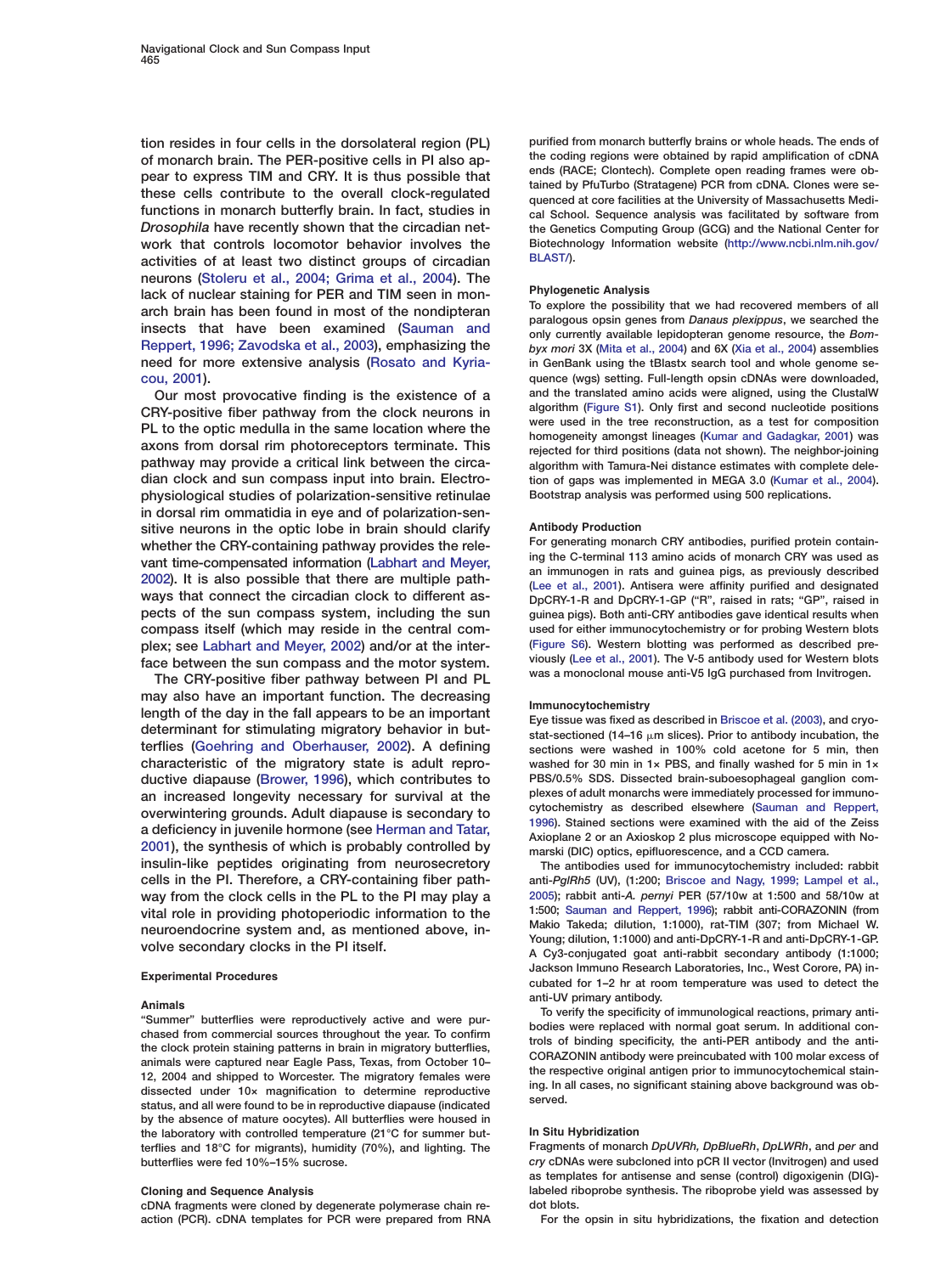methods are as described in [Briscoe et al. \(2003\).](#page-9-0) For *per* and *cry*, Received: January 10, 2005 the methods were similar except that after fixation in paraformalde- Revised: March 2, 2005 hyde, the tissue was embedded in paraplast and sectioned (10  $\mu$ m). Accepted: March 16, 2005 In situ hybridization was carried out using the mRNA locator kit Published: May 4, 2005 (Ambion). The riboprobes were localized by incubation with an alkaline phosphatase-conjugated anti-digoxigenin antibody (Boeh- **References** ringer and Mannheim; 1:500 dilution overnight at 4°C) and visualized with BCIP and NBT (Perkin Elmer). DIG-labeled sense RNA Barta, A., and Horvath, G. (2004). Why is it advantageous for aniprobes were used in control experiments. In all cases, no signal mals to detect celestial polarization in the ultraviolet? Skylight po-

For double-labeling experiments, hybridized sections were incu- Theor. Biol. *226*, 429–437. bated simultaneously with anti-DIG antibody and anti-PER or anti-<br>Batschelet, E. (1981). Circular Statistics in Biology (New York: Aca-CRY overnight at  $4^{\circ}$ C and detected with a fluorophore-conjugated demic Press.).<br>secondary antibody (1 hr at RT). The AP activity was detected as  $\frac{P_{\text{rines}}}{P_{\text{rines}}}$  M is

Coded and viewed under a microscope. Levels of staining were<br>subjectively scored with an intensity scale ranging from 0 to 5 per subjectively scored with an intensity scale ranging from 0 to 5 per subjectively scored with

Alexa Fluor-conjugated dextran neuronal tracer (10,000 MW, 10% in insects. Annu. Rev. Entomol. *46*, 471–510. in sterile water; Molecular Probes) was injected into photorecep-<br>
Initiation and Nagy, L. (1999). Spatial expression of opsins in<br>
the retina and brain of the tiger swallowtail Papilio glaucus. Am. injections, a glass microcapillary was inserted through a small zool. 39, 254B. opening made in the eye cuticle with a tungsten needle. The open-<br>ing was sealed with silicone grease after the injection with the fluo-<br>rescent traces. Injected animals were kept in constant darkness for<br>two days. Brains

tured in the wild in the fall of 2003 and 2004. The migrants were tation" of bees with regard to the boused outside in plastic mesh cages with free access to 10%. Physiol. 134, 151–157. housed outside in plastic mesh cages with free access to 10% sucrose in water. Butterflies were tethered as previously described Emery, P., So, W.V., Kaneko, M., Hall, J.C., and Rosbash, M. (1998). [\(Mouritsen and Frost, 2002\)](#page-10-0), and flight behavior was monitored CRY, a *Drosophila* clock and light-regulated crytptochrome, is a using a modified Mouritsen and Frost flight simulator as described major contributor to circadian rhythm resetting and photosensitiv- [\(Reppert et al., 2004\)](#page-10-0). The four individuals studied were part of a ity. Cell *95*, 669–679. group of 13 butterflies that initially flew under the parallel-placed<br>polarizer in the southwesterly (migratory) direction, when corrected J.C. and Rosbash. M. (2000). Drosophila CRY is a deep brain circafor bimodal orientation (α = 19°/199°, n = 13, r = 0.49, p < 0.05). dian photoreceptor. Neuron *26*, 493–504.

The linear polarizing filter was rotated by hand. The UV-interfer-<br>
ence filter was a long-wavelength pass filter with a photopic lumi-<br>
nous transmission of 84% (E420 from Gentex, Carbondale, PA).<br>
Transmission values we

## **Supplemental Data** *27*, 674–685.

[full/46/3/457/DC1/.](http://www.neuron.org/cgi/content/full/46/3/457/DC1/) *sophila* brain. Nature *431*, 869–871.

<span id="page-9-0"></span>We thank Choogon Lee for producing the monarch anti-CRY anti-<br>
bodies; David R. Weaver for suggestions; Aditi V. Chavda, Law-<br>
rence Lee, Kasia Macko, Marilou Sison-Mangus, and Guillermo<br>
Zaccardi for assistance; Steve A. migratory butterflies. J.S. contributed to the opsin expression parts Kim, Y.-J., Spalovska-Valachova, I., Cho, K.-H., Zitnanova, I., Park, of the paper. This work was supported in part by NIH grant R01 Y., Adams, M.E., an of the paper. This work was supported in part by NIH grant R01 Y., Adams, M.E., and Zitnan, D. (2004). Corazonin receptor signali<br>NS047141 (S.M.R.): GAAVCR grant A5007205 (I.S.): NSF grant IBN- in edcysis initiation. Proc. NS047141 (S.M.R.); GAAVCR grant A5007205 (I.S.); NSF grant IBN-0346765 (A.D.B.); and a German Academy Exchange Service Grant Klarsfeld, A., Malpel, S., Michard-Vanhee, C., Picot, M., Chelot, E., (DAAD) and the Volkswagenstiftung to J.S. and Rouyer, F. (2004). Novel features of cryptochrome-mediated

was detected above background. larization under clouds and canopies is strongest in the UV. J.

secondary antibody (1 hr at RT). The AP activity was detected as Brines, M.L., and Gould, J.L. (1979). Bees have rules. Science 206, described above.<br>571–573. 571–573.

Briscoe, A.D. (2001). Functional diversification of lepidopteran opsins following gene duplication. Mol. Biol. Evol. *18*, 2270–2279.

**Microinjections** Briscoe, A.D., and Chittka, L. (2001). The evolution of color vision

the retina and brain of the tiger swallowtail Papilio glaucus. Am.

Brower, L.P. (1996). Monarch butterfly orientation: missing pieces of a magnificent puzzle. J. Exp. Biol. *<sup>199</sup>*, 93–103. **Behavioral Experiments**

Monarch butterflies migrating through Massachusetts were cap-<br>tured in the wild in the fall of 2003 and 2004. The migrants were tation" of bees with regard to a field of ultraviolet light. J. Comp.

J.C., and Rosbash, M. (2000). *Drosophila* CRY is a deep brain circa-

Goehring, L., and Oberhauser, K.S. (2002). Effects of photoperiod, temperature, and host plant age on induction of reproductive diapause and development time in *Danaus plexippus*. Ecol. Entomol.

Supplemental data include six figures and a movie and can be Grima, B., Chelot, E., Xia, R., and Rouyer, F. (2004). Morning and found with this article online at [http://www.neuron.org/cgi/content/](http://www.neuron.org/cgi/content/full/46/3/457/DC1/) evening peaks of activity rely on different clock neurons of *Dro-*

> Hardie, R.C. (1984). Properties of photoreceptors R7 and R8 in dorsal marginal ommatidia in the compound eyes of *Musca* and *Calliphora*. J. Comp. Physiol. [A] *154*, 157–165.

Acknowledgments<br>
Herman, W.S., and Tatar, M. (2001). Juvenile hormone regulation of